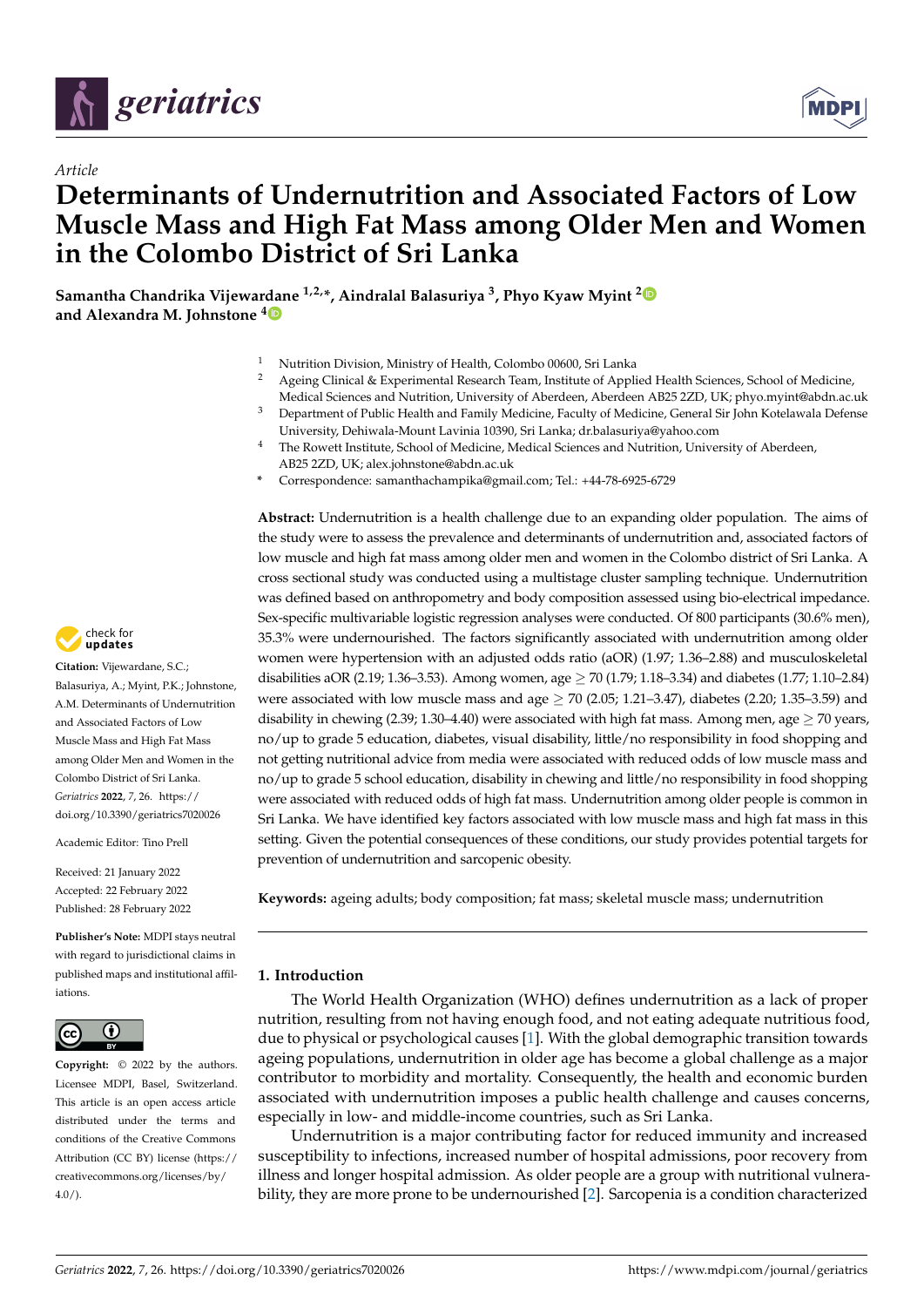by low skeletal muscle quantity, quality and thus strength [\[3\]](#page-12-2). This is linked to difficulty in carrying out activities of daily living and leading to a higher risk of disability, frailty and falls [\[4\]](#page-12-3). Another important aspect is that sarcopenia is characterized by an increase in fat mass with a reduction in muscle mass [\[3\]](#page-12-2).

Obesity is a chronic disease and another form of malnutrition, characterized by high body fat mass and increased risk of development of metabolic diseases, cardiovascular diseases and some cancers [\[5\]](#page-12-4). The WHO recommends using the criteria of BMI > 30 kg/m<sup>2</sup> to define obesity. Although BMI is a useful population level indicator to diagnose and track global trends in obesity, the measurement of body fat mass has a better predictive ability than BMI for the assessment of individual risk of metabolic syndrome and cardiovascular diseases [\[5\]](#page-12-4).

Sarcopenic obesity is an emerging nutritional problem among older people [\[3\]](#page-12-2). It is linked to age-related changes in biological pathways including lowering of metabolic rate, hormone status and thermogenesis, all of which can impact on body composition by lowering muscle mass and increasing fat mass. Due to the trends toward an older population with obesity pandemic, there has been a rise in this phenotype [\[5\]](#page-12-4). It is presented as a combination of sarcopenia and over/malnutrition (obesity).

When the intake of energy and protein is not adequate to meet individual needs, body fat and muscle are catabolized to provide energy with consequent symptoms, such as fatigue or lack of energy [\[6\]](#page-12-5). Undernutrition is a condition driven by multiple factors including socio-demographics, physiological, pathological, financial and lifestyle factors [\[7\]](#page-12-6). Physiological changes which accompany an advancing age, such as dental status, impaired vision, taste or smell and poor appetite in older age, also contribute to insufficient dietary and nutritional intake [\[8\]](#page-12-7).

The prevalence of undernutrition in Sri Lanka has previously been reported as being highly prevalent across the population, measured by using anthropometry or the Mini Nutritional Assessment tool (MNA) [\[9\]](#page-12-8). The estimated prevalence of undernutrition was 21–67% in a hospital setting [\[10\]](#page-12-9) and 30% in elderly homes [\[8\]](#page-12-7). Within the community dwelling setting, wide variation can be observed in the prevalence of undernutrition in older people living in Sri Lanka and reported to be as high as 45% in some regions [\[11](#page-12-10)[–14\]](#page-12-11). Most studies have applied anthropometric measurements alone or in combination with the MNA tool to assess undernutrition [\[10](#page-12-9)[,11\]](#page-12-10). We have applied the new gold standard criteria described by the international nutritional societies, ASPEN or ESPEN, in assessing undernutrition [\[15\]](#page-12-12) and explored the determinants of undernutrition in older Sri Lankans.

At the Global Leadership Initiative on Malnutrition (GLIM), all the major nutrition societies agreed on a phenotypic criterion, which includes low BMI and low muscle mass in diagnosing malnutrition [\[15\]](#page-12-12). BMI and fat mass were used (alone or in combination) in diagnosing malnutrition both in the clinical care setting and the community setting [\[11](#page-12-10)[,13\]](#page-12-13). According to the WHO, mid upper arm circumference (MUAC) is an important indicator for estimating lean body mass linked to malnutrition [\[15\]](#page-12-12). Measuring BMI among older people has limitations since conditions such as kyphosis in old age can cause loss of height, loss of muscle tone and change in posture can also contribute to reduced height and presence of oedema/ascites can give rise higher body weight and therefore skewed BMI values [\[16\]](#page-12-14). BMI may not purely reflect adiposity as body weight is used as the numerator which is composed of both fat and fat-free mass [\[17\]](#page-12-15). The MNA tool does not consider body composition assessment, which was strongly recommend by the ASPEN and ESPEN criteria [\[14\]](#page-12-11). The study team of experts came to a consensus to apply the composite criteria of low BMI, low MUAC, low muscle and fat mass as criteria in the present study (Supplementary Table S1). As shown in Supplementary Table S2, most previous studies conducted either locally or internationally have used anthropometry or MNA alone to assess undernutrition. We therefore aim to fill this evidence gap by using a combination of anthropometry and body composition to assess undernutrition. Since the body composition changes with increasing age, low skeletal muscle mass and high fat mass is evident among older people and the sex and ethnicity are important determinants of this change [\[17](#page-12-15)[,18\]](#page-12-16).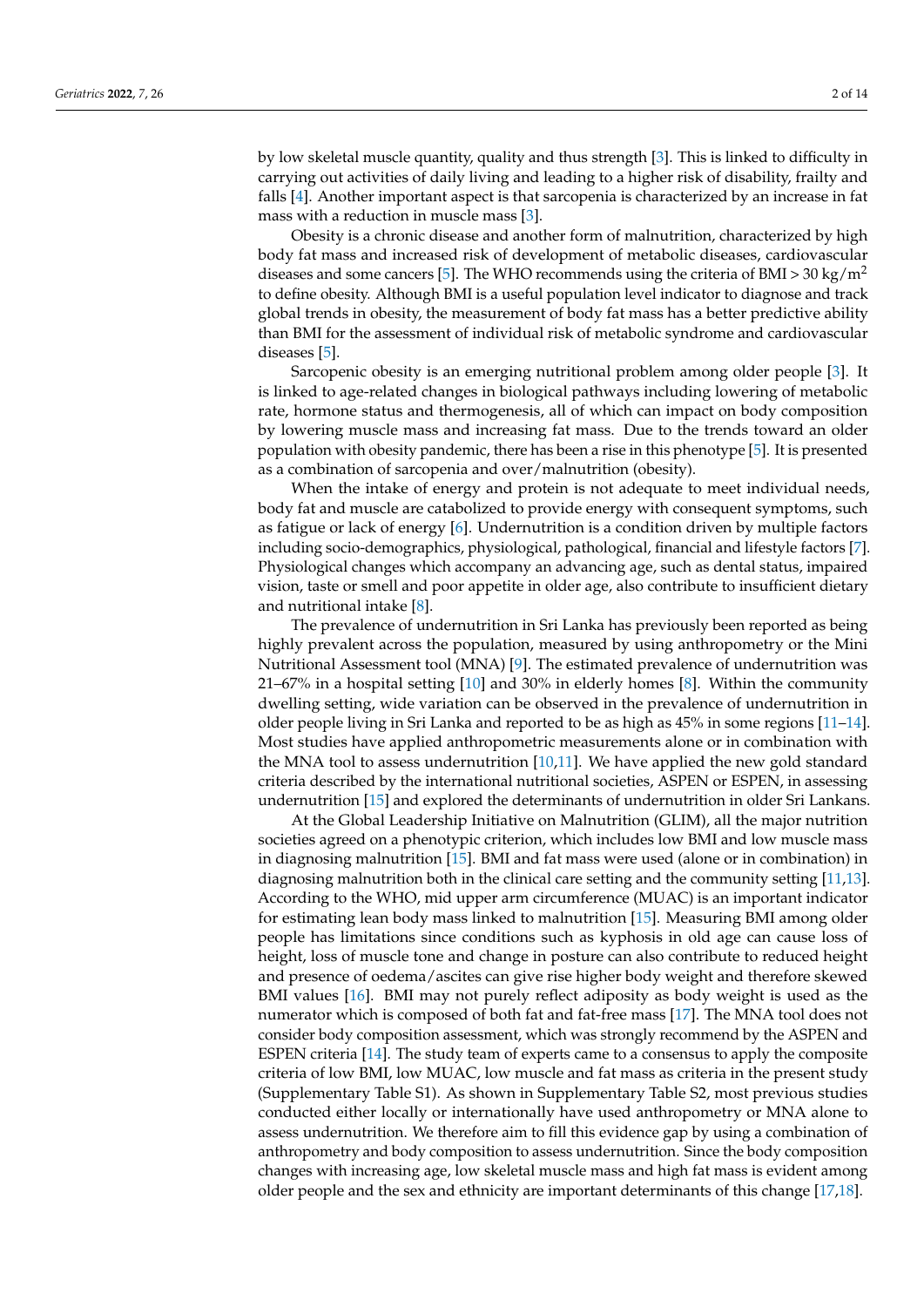The primary aim of this study was to assess the prevalence and determinants of undernutrition and the secondary aim was to further explore the sex-specific factors associated with low skeletal muscle mass and high fat mass among older men and women in the Colombo district of Sri Lanka.

#### **2. Materials and Methods**

A cross-sectional analytical study was carried out in Colombo District, Sri Lanka. Colombo District has both urban and rural populations with diverse socio-economic composition and it has 13 administrative units called Divisional secretariat (DS) areas, and each DS area consists of administrative sub-units called Grama Niladari Divisions (GN) [\[19\]](#page-12-17).

Ethical approval was obtained from the Ethical Review Committee, Faculty of Medicine, University of Kelaniya, Sri Lanka (P 123/6/2018).

#### *2.1. Study Population*

Older people aged  $\geq 60$  years, who were residing in the area for the last 3 months at the time of the study (March 2019) were invited to participate.

Those who were institutionalized or attending day care centers, suffering from cancer, neurodegenerative disorders or chronic renal failure, who were on pacemakers and deemed unable to provide informed consent (e.g., severe cognitive deficit), were excluded from the study.

Eligible subjects were provided with study information both verbally and in written format and gave informed consent.

# *2.2. Sample Size Calculation*

The sample size was calculated by considering the estimated prevalence of undernutrition as 20%, desired level of precision as 5%, with 95% as the desired level of confidence and design effect as 2.9. After adding a non-response rate of 10%, final total sample size was 800.

#### *2.3. Sampling Technique*

A multi-stage cluster sampling technique was used. Out of 13 DS Divisions in the Colombo District, 7 were selected randomly. The GN divisions within these selected 7 DS divisions with their population of older people aged  $\geq 60$  years were listed according to alphabetical order. The technique of probability proportionate to the size was utilized in selecting 40 clusters from 7 DS divisions by applying the following sampling interval. One cluster was equal to one GN area and the cluster size was fixed at 20. The first house to be visited from the cluster was chosen from the voters' register using a random number table. The subsequent households to be visited were defined as to the nearest to the right side of the preceding house. The data collectors visited the first house and inquired whether an eligible person resided in the household. If that person was willing to participate in the study, he/she was included and necessary instructions were provided and revisited after one week to collect anthropometric and body composition measurement data. The data collectors visited households using the aforementioned method until they had recruited 20 older people in each cluster. If there were more than one older person in one household, one person was selected randomly.

#### *2.4. Data Collecting Instruments*

An interviewer administered the questionnaire (Supplementary Material S1), anthropometric measurements and body composition measurements assessed using bio-electrical impedance (BIA) were used to collect data.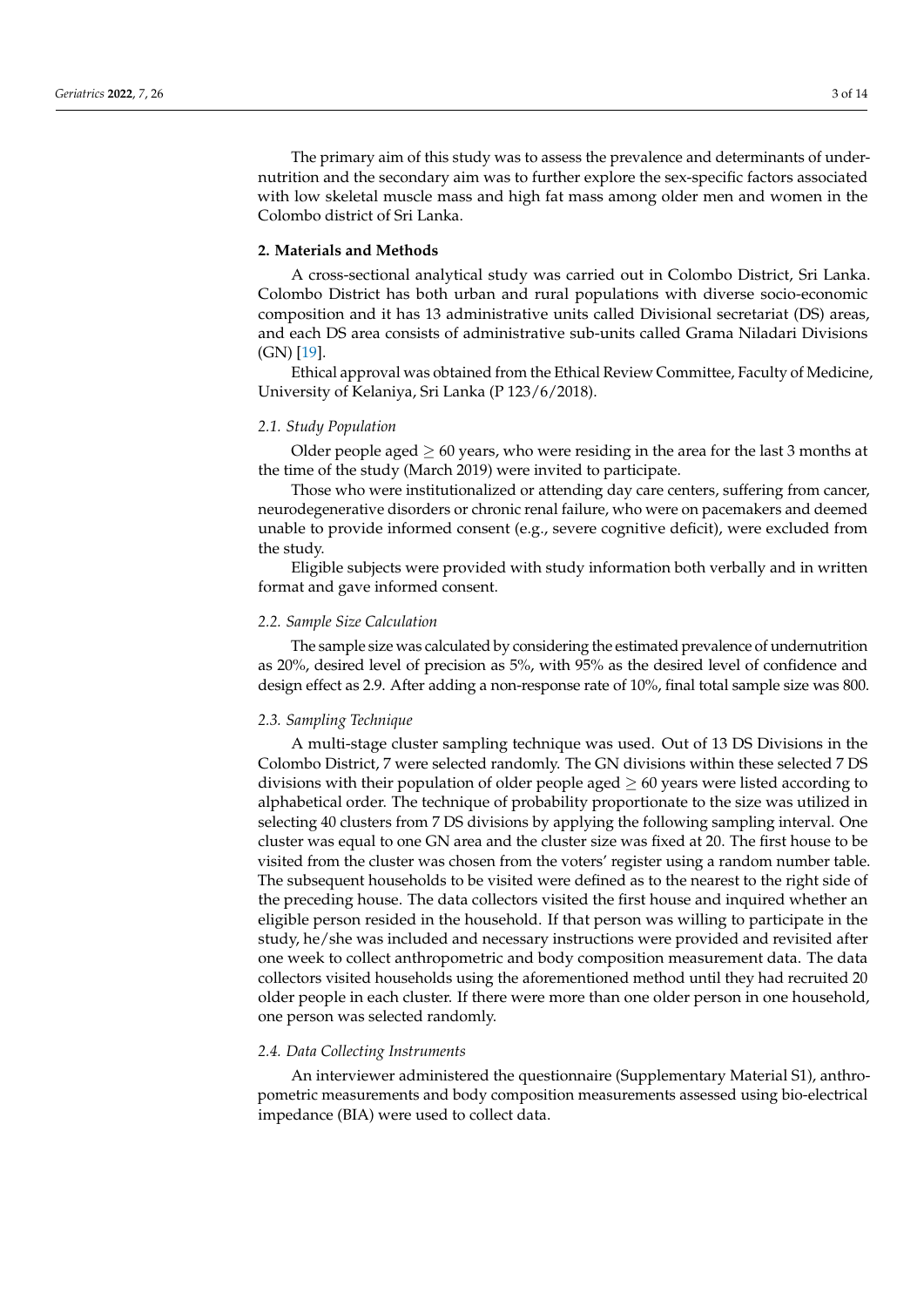#### *2.5. Assessment of the Nutritional Status*

Anthropometry included body weight (kg) and standing height (cm) to calculate body mass index (BMI), mid upper arm circumference (MUAC) and BIA measurements using a compartment model of body composition (skeletal muscle mass and body fat mass).

A standard operating procedure was applied for weight and height measurements by trained assistants. Data collection was performed in participants' own homes. Standing height was measured using a Harpenden pocket Stadiometer (Chasmors Ltd., London, UK) to the nearest 0.1 cm. Weight was recorded using calibrated Omron scales (HBF-212, Kyoto, Japan) to the nearest 100 g. BMI was calculated from body mass and height. The MUAC is measured at its mid-point between the tip of the acromion and olecranon process in the non-dominant hand. It was measured using a non-stretchable tape to the nearest 0.1 cm.

Body composition was estimated using commercially available single frequency, four electrode bio-impedance analyzer (HBF-212, Japan). The participants were instructed to drink an adequate amount of water and consume a normal diet during the preceding week, not to have any vigorous physical exercise during the preceding 12 h and avoid alcohol during the preceding 48 h to maintain normal hydration of the body. They were asked to not eat/drink during the preceding 4 h, empty their bladders just before the measurement and those with pacemakers were excluded from the study. All metal objects were removed prior to measurements and all the procedures were carried out according to the manufacturer's manual. The participant was asked to stand straight on the BIA machine with the feet touching the electrodes, with hands on either side of the body. During the measurement, the analyzer recorded the whole-body impedance from foot to foot by applying an electric alternating current flux of 0.8 mA at an operating frequency of 50 kHz. The percentage of muscle mass and fat mass were calculated from the whole-body impedance value and pre-entered personal data (age, gender, height, weight) using a standard equation provided by the manufacturer. Inter-operator reliability and precision of measurements was assured by regular monitoring and supervision.

BIA has been previously validated for application in older populations [\[20\]](#page-13-0) and the machine used in our study (Omron, HBF-212, Japan) has been applied for 2 compartment body composition assessments in older populations [\[21\]](#page-13-1). Although BIA is the most commonly used method to assess the body composition in community studies, the equations chosen to transform impedance values may not be entirely valid as the equation is not validated for application in a Sri Lankan population [\[20\]](#page-13-0).

We assessed the presence of diabetes, hypertension, COPD and disabilities by asking the participant/caregiver which was verified from clinic/hospital records. A working definition was used to define musculoskeletal disabilities. "Injuries/disorders of muscle/bone with limitation of movements". Operationalized definition of variables is included in Supplementary Material S2.

#### *2.6. Criteria of Classification of the Older People as Undernourished*

Participants were categorized as undernourished according to the BMI and MUAC classifications by the WHO in 2000 [\[22\]](#page-13-2) and 1995 [\[23\]](#page-13-3), respectively, and for percentage of body fat the criteria described by Gallagher et al., for the older population in Asia [\[24\]](#page-13-4) was used, whilst muscle mass was defined using values obtained by Tichet et al. [\[25\]](#page-13-5) (Supplementary Table S3).

The questionnaire was developed to cover potential confounders of undernutrition in a Sri Lankan setting using a consensus approach. The variables included in the study were classified as socio-demographic, socio-economic, co-morbidities, physiological disabilities, diet and lifestyle.

## *2.7. Data Collection*

Data collection was conducted using trained data collectors under the supervision of the principal investigator (PI). Two medical doctors were recruited for this purpose. They were trained by the PI on recruiting the participants to the study, taking anthropometric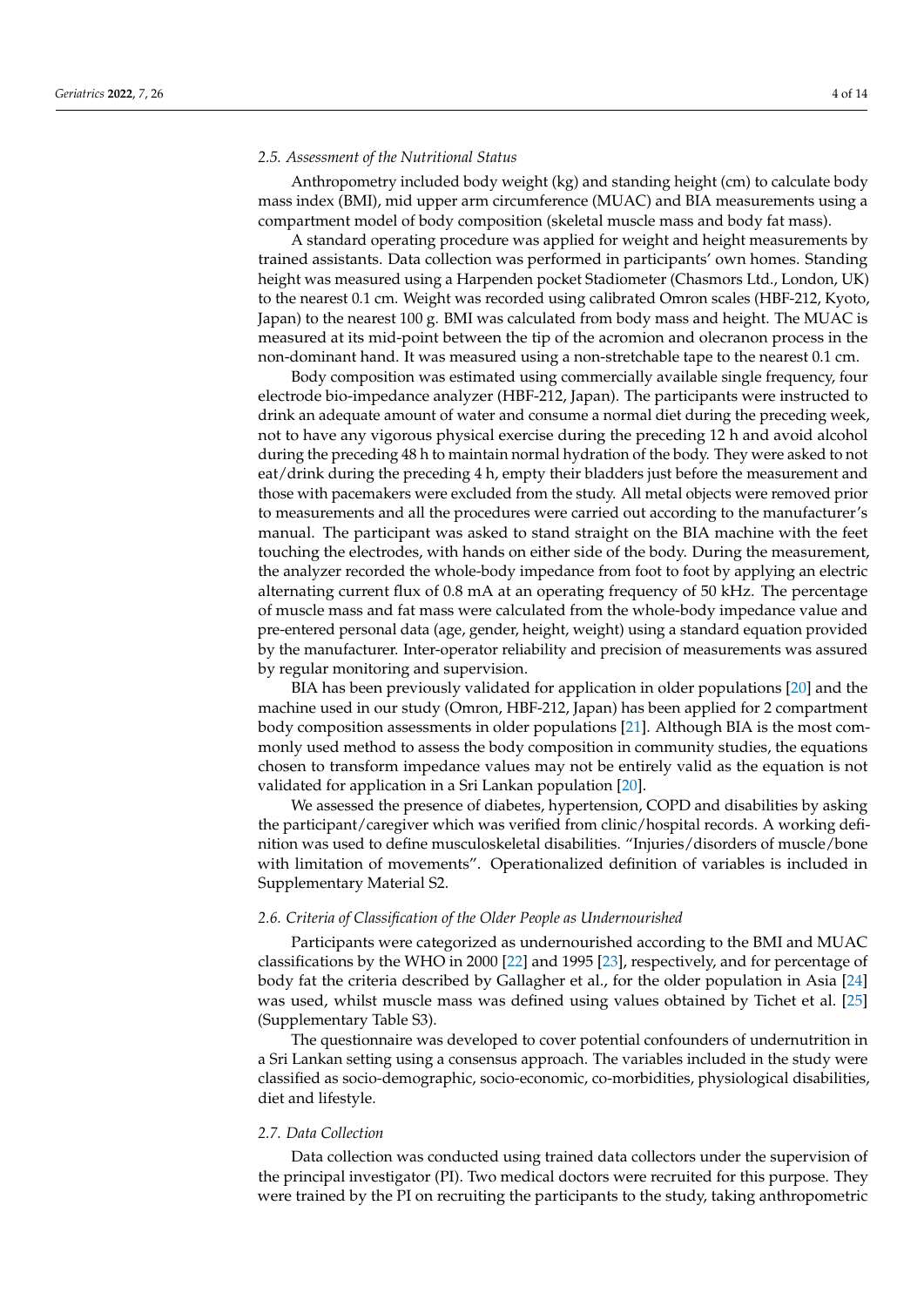and body composition measurements using standard operating procedure. Two sets of properly calibrated measuring equipment were used to assure the minimum variation of the measurements. Each measurement was made twice and the average value of the two measurements was considered as the final value. Inter-observer reliability of anthropometric measurements against PI was assessed by remeasuring height and weight in 5% (*n* = 40) of participants in the sample by the PI. Intra-observer reliability was assessed by re-measuring the height and weight in  $5\%$  ( $n = 40$ ) of participants in the sample by the same data collector on two occasions. Significant levels of agreement were observed for all instances. The Pearson correlation co-efficient (r) and  $p$  values were  $r = 0.88$  ( $p = 0.001$ ), r = 0.83 (*p* = 0.001), r = 0.91 (*p* = 0.001) and r = 0.81 (*p* = 0.001) for measures of inter-observer and intra-observer reliability for height and weight, respectively.

## *2.8. Data Analysis*

The data analysis was carried out using SPSS (version 22.0). Normal distribution of the variables was checked visually by histograms. The determinants of undernutrition and factors associated with low muscle mass and high fat mass were analyzed using bivariate cross tabulations and expressed as odds ratios (unadjusted) and 95% confidence intervals. All the variables were included in the multivariable logistic regression analysis to minimize the confounding factors. Sex specific analyses were conducted to characterize those with low skeletal muscle mass and high fat mass. Among older men and women, a cut-off point for low skeletal muscle mass (sarcopenia) was taken as ≤25th centile, and high fat mass (obesity) was taken as  $\geq$ 75th centile. Those who were classed with both low skeletal mass and high fat mass were considered to have sarcopenic obesity. Effect size was reported using Phi coefficient in multiple comparison of factors reported using chi-square, and Cohen's d in univariate analysis reported using ORs.

#### **3. Results**

A total of 800 older people participated in the study. The mean age of the sample was 68.1 (SD = 5.8, range 60–94) years, with more women 69.4% (*n* = 555). In the sample, mean BMI was  $24.0 \text{ kg/m}^2$  (SD = 4.21), mean MUAC was  $28.86 \text{ cm}$  (SD = 3.12), mean muscle mass was  $26.08\%$  (SD = 3.64) and mean fat mass was  $32.54\%$  (SD = 7.01).

#### *3.1. Multiple Comparisons of Factors among Older Men and Women in the Sample*

As anticipated, there were significant differences in many factors between the men and women (Table [1\)](#page-5-0).

#### *3.2. Prevalence of Undernutrition among the Older People*

We report that 35.3% (*n* = 282; 95% CI: 31.8–38.7%) were undernourished using the composite criterion (Supplementary Table S1). More women were classified as undernourished (47.2%,  $n = 262$ ), in contrast to the older men (8.2%,  $n = 20$ ) using this criterion. Interestingly, when body composition assessment was applied for this group, 25.7%  $(n = 143)$  of the older women and 25.7%  $(n = 63)$  of older men were classified as having sarcopenia, 25% (*n* = 139) of the older women and 26.9% (*n* = 66) of older men were classified as having obesity and 4.3% (*n* = 24) of the older women and 15.1% (*n* = 37) of older men were classified as having sarcopenic obesity (Supplementary Table S5).

#### *3.3. Determinants of Undernutrition among Older Men and Women*

Table [2](#page-6-0) shows that after adjusting for confounders, the factors significantly associated with undernutrition among the older women were, having hypertension (aOR = 1.97; 95% CI =  $1.36 - 2.88$ ) and musculoskeletal disabilities (aOR =  $2.19$ ; 95% CI =  $1.36 - 3.53$ ). Low numbers of male participants yielded insufficient data to run the regression analysis (Table [2\)](#page-6-0).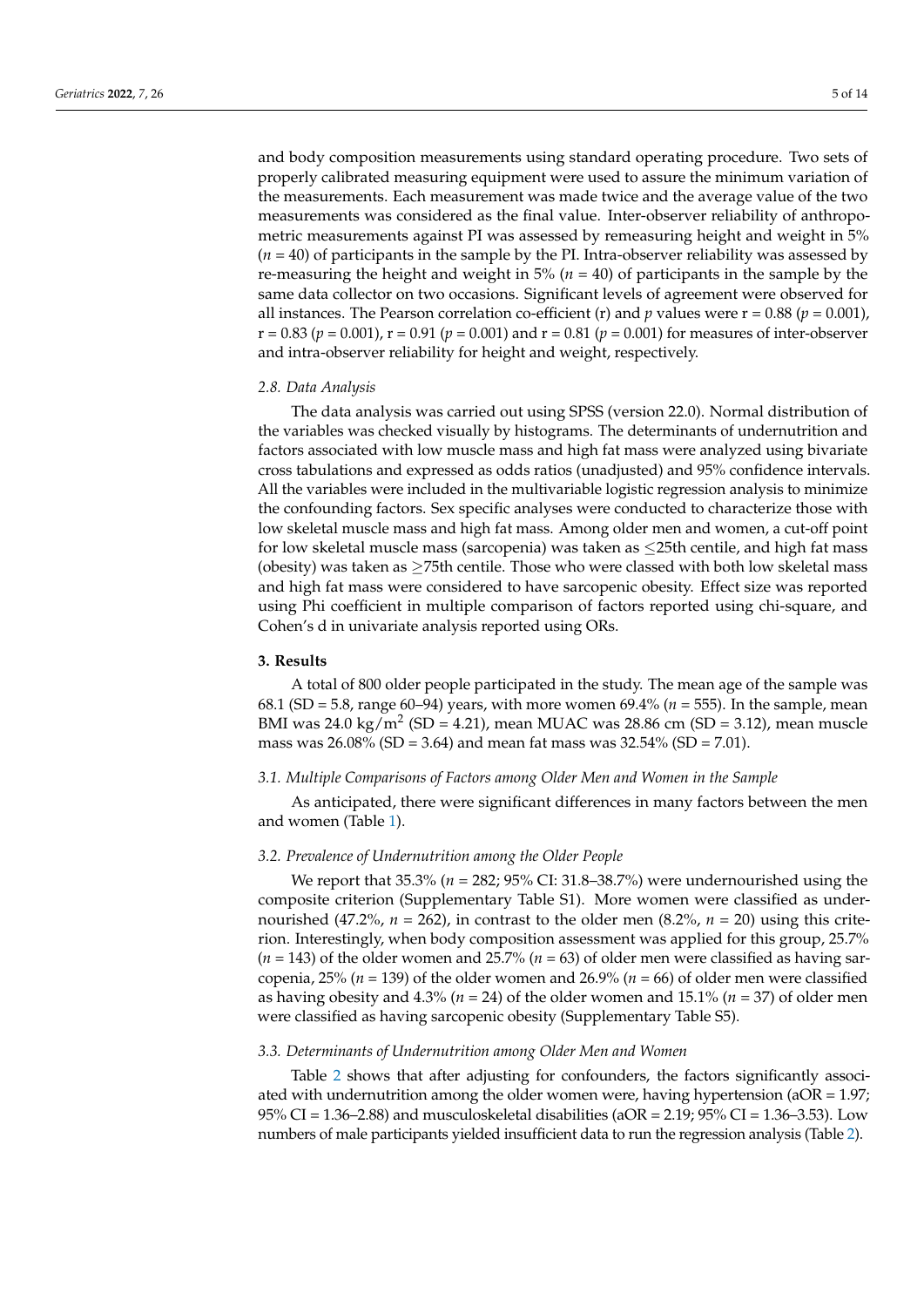|                                                    |     | Women<br>555/800 | Men<br>245/800 |               | Chi-Square<br>Value $(df = 1)$ | <b>Effect Size</b><br>(Phi Value) | $p$ Value |
|----------------------------------------------------|-----|------------------|----------------|---------------|--------------------------------|-----------------------------------|-----------|
| Factor                                             | N   | $\frac{1}{2}$    | ${\bf N}$      | $\frac{1}{2}$ |                                |                                   |           |
| Age-equal to or above 70 years                     | 184 | 33.2             | 101            | 41.2          | 4.828                          | 0.08                              | 0.028     |
| Ethnicity-Sinhalese                                | 547 | 98.6             | 230            | 93.9          | 13.338                         | 0.13                              | 0.001     |
| Marital status-widowed, divorced<br>or unmarried   | 204 | 36.8             | 7              | 2.9           | 1.006                          | 0.04                              | 0.001     |
| Living environment-urban                           | 212 | 38.5             | 53             | 21.6          | 21.055                         | 0.16                              | 0.001     |
| Level of school education-none or<br>up to grade 5 | 87  | 15.7             | 32             | 13.1          | 0.918                          | 0.03                              | 0.338     |
| Unemployment                                       | 498 | 89.7             | 177            | 72.2          | 39.415                         | 0.22                              | 0.001     |
| Not having a monthly income                        | 390 | 70.3             | 101            | 41.2          | 60.489                         | 0.27                              | 0.001     |
| Presence of diabetes                               | 205 | 36.9             | 88             | 35.9          | 0.076                          | 0.01                              | 0.783     |
| Presence of hypertension                           | 242 | 43.6             | 92             | 37.6          | 2.560                          | 0.06                              | 0.110     |
| Presence of heart disease                          | 56  | 10.1             | 33             | 13.5          | 1.963                          | 0.05                              | 0.161     |
| Presence of asthma/COPD                            | 30  | 5.4              | $\overline{7}$ | 2.9           | 2.502                          | 0.06                              | 0.114     |
| Disability in hearing                              | 87  | 15.7             | 34             | 13.9          | 0.428                          | 0.02                              | 0.513     |
| Disability in vision                               | 437 | 78.7             | 178            | 72.7          | 3.541                          | 0.07                              | 0.060     |
| Disability in chewing                              | 137 | 22.4             | 42             | 17.1          | 5.566                          | 0.08                              | 0.018     |
| Presence of musculoskeletal<br>disorders           | 124 | 22.3             | 43             | 17.6          | 2.362                          | 0.05                              | 0.124     |
| Current betel chewing                              | 37  | 6.7              | 72             | 29.4          | 74.559                         | 0.31                              | 0.001     |
| No responsibility in food shopping                 | 415 | 74.8             | 208            | 84.9          | 16.109                         | 0.14                              | 0.001     |
| No responsibility in planning meals                | 442 | 79.4             | 190            | 77.6          | 0.447                          | 0.02                              | 0.504     |
| No responsibility in preparing<br>meals            | 495 | 89.2             | 59             | 24.1          | 3.389                          | 0.07                              | 0.001     |
| Skipping meals                                     | 114 | 20.5             | 50             | 20.4          | 0.002                          | 0.00                              | 0.966     |
| Getting nutritional advice from GP                 | 483 | 87.0             | 223            | 91.0          | 2.614                          | 0.06                              | 0.106     |
| Getting nutritional advice from<br>hospital        | 371 | 66.2             | 191            | 80.0          | 14.243                         | 0.13                              | 0.001     |
| Getting nutritional advice from<br>media           | 502 | 90.5             | 229            | 93.5          | 1.966                          | 0.05                              | 0.161     |

<span id="page-5-0"></span>**Table 1.** Multiple comparison of factors among older men and women in the sample.

# *3.4. Factors Associated with Low Skeletal Muscle Mass among Older Men and Women*

Table [3](#page-7-0) displays data after adjusting for confounders. Among older women, age  $\geq$  70 years (aOR = 1.99; 95% CI = 1.18–3.34) and having diabetes mellitus (aOR = 1.77; 95% CI = 1.10–2.84) were significantly associated with low skeletal muscle mass. For the men,  $\geq$ 70 years (aOR = 0.43; 95% CI = 0.20–9.1), no education or up to grade 5 (aOR = 0.27; 95% CI = 0.09–0.76), presence of diabetes (aOR = 0.34; 95% CI = 0.15–0.77), disability in vision (aOR = 0.24; 95% CI = 0.08–0.69), little/no responsibility in food shopping ( $aOR = 0.11$ ;  $95\% CI = 0.01$ –0.67) and not getting nutritional advice from media (aOR = 0.07; 95% CI = 0.01–0.95) were significantly associated with reduced odds of low muscle mass.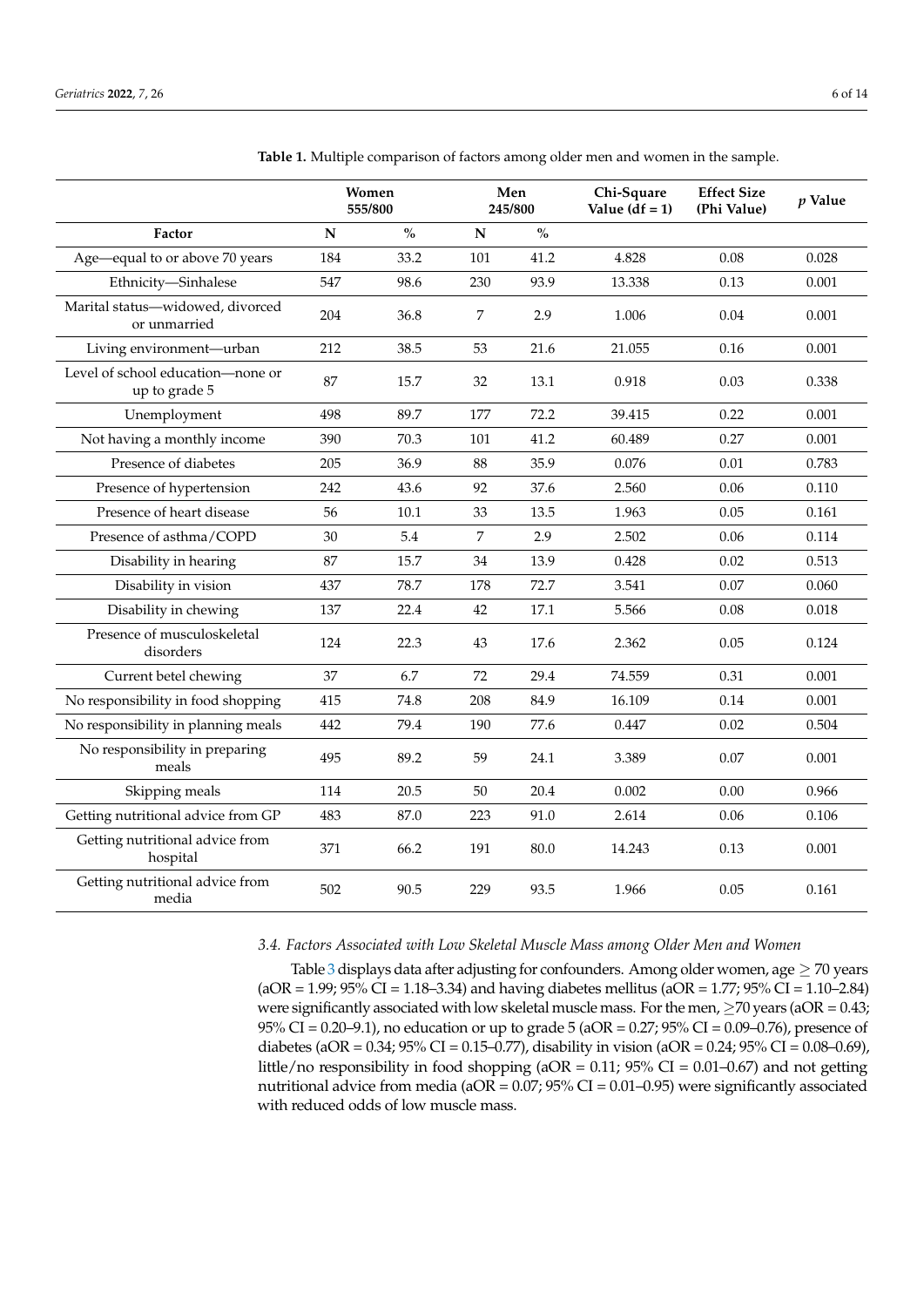|                                                |                      |                                            | Women<br>262/555 |                     |           |
|------------------------------------------------|----------------------|--------------------------------------------|------------------|---------------------|-----------|
|                                                |                      | <b>Univariate Model</b>                    |                  | Multivariate Model  |           |
| Factor                                         | OR (95% CI)          | <b>Effect Size</b><br>(Cohen's d<br>Value) | p Value          | OR (95% CI)         | $p$ Value |
| Age equal to or more than 70 years             | $1.56(1.07-2.19)$    | 0.114                                      | 0.018            | $0.61(0.39 - 0.94)$ | 0.027     |
| Ethnicity-Sinhalese                            | $2.72(0.54 - 13.58)$ | 0.239                                      | 0.20             | $0.42(0.07-2.30)$   | 0.32      |
| Marital status-widowed, divorced or unmarried  | $1.02(0.72 - 1.44)$  | 0.005                                      | 0.90             | $1.01(0.69 - 1.49)$ | 0.96      |
| Urban living environment                       | $1.39(0.99 - 1.97)$  | 0.079                                      | 0.06             | $0.86(0.57-1.30)$   | 0.48      |
| No school education or up to grade 5           | $0.89(0.56 - 1.41)$  | 0.028                                      | 0.63             | $1.47(0.87 - 2.47)$ | 0.15      |
| Unemployment                                   | $1.26(0.72 - 2.19)$  | 0.055                                      | 0.41             | $0.92(0.41 - 1.84)$ | 0.81      |
| Not having a monthly income                    | $1.32(0.91 - 1.90)$  | 0.066                                      | 0.14             | $0.81(0.50-1.30)$   | 0.38      |
| Presence of diabetes                           | $1.04(0.74 - 1.47)$  | 0.009                                      | 0.83             | $0.85(0.59-1.28)$   | 0.43      |
| Presence of hypertension                       | $0.56(0.40-0.79)$    | 0.138                                      | 0.001            | $1.97(1.36 - 2.88)$ | 0.001     |
| Presence of heart disease                      | $0.89(0.51-1.55)$    | 0.038                                      | 0.68             | $1.23(0.67 - 2.26)$ | 0.50      |
| Presence of asthma/COPD                        | $1.13(0.54 - 2.35)$  | 0.029                                      | 0.75             | $1.14(0.51 - 2.51)$ | 0.75      |
| Presence of disability in hearing              | $0.84(0.53 - 1.34)$  | 0.042                                      | 0.47             | $1.37(0.78 - 2.40)$ | 0.27      |
| Presence of disability in vision               | $0.91(0.60 - 1.36)$  | 0.023                                      | 0.63             | $1.25(0.80-1.95)$   | 0.32      |
| Presence of disability in chewing              | $1.55(1.05-2.29)$    | 0.105                                      | 0.026            | $0.56(0.34 - 0.90)$ | 0.018     |
| Presence of musculoskeletal disorders          | $0.54(0.35 - 0.81)$  | 0.137                                      | 0.003            | $2.19(1.36 - 3.53)$ | 0.001     |
| Current betel chewing                          | $1.06(0.55 - 2.07)$  | 0.014                                      | 0.86             | $1.05(0.51 - 2.15)$ | 0.89      |
| Little or no responsibility in food shopping   | $1.71(1.16-2.51)$    | 0.128                                      | 0.006            | $0.56(0.27-1.18)$   | 0.13      |
| Little or no responsibility in planning meals  | $1.61(1.06-2.44)$    | 0.114                                      | 0.024            | $1.36(0.67 - 3.24)$ | 0.49      |
| Little or no responsibility in preparing meals | $1.65(0.96 - 2.84)$  | 0.115                                      | 0.07             | $0.78(0.38 - 1.56)$ | 0.48      |
| Skipping meals                                 | $0.96(0.64 - 1.46)$  | 0.009                                      | 0.86             | $0.87(0.55 - 1.37)$ | 0.55      |
| Not getting nutritional advice from GP         | $1.48(0.89 - 2.40)$  | 0.094                                      | 0.13             | $0.78(0.43 - 1.39)$ | 0.39      |
| Not getting nutritional advice from hospital   | $0.79(0.56 - 1.12)$  | 0.056                                      | 0.19             | $1.31(0.85 - 2.02)$ | 0.22      |
| Not getting nutritional advice from media      | $1.09(0.62 - 1.92)$  | 0.020                                      | 0.77             | $0.99(0.52 - 1.89)$ | 0.98      |

<span id="page-6-0"></span>**Table 2.** Univariate and multivariate regression analysis of associated factors, odds ratios and their likelihood for undernutrition among older women.

Regression analysis was unable to be conducted for older men due to smaller frequencies. Hosmer–Lemeshow goodness of fit value for regression models was  $5.502 (p = 0.70)$ .

#### *3.5. Factors Associated with High Fat Mass among Older Men and Women*

Table [4](#page-8-0) reports that after adjusting for confounders, among older women, age  $\geq$ 70 years (aOR = 2.05; 95% CI = 1.21–3.47), having diabetes mellitus (aOR = 2.20; 95%  $CI = 1.35-3.59$ ) and disability in chewing (aOR = 2.39; 95% CI = 1.30-4.40) were significantly associated with high fat mass. In males, no education or up to grade  $5$  (aOR = 0.29; 95% CI = 0.10–0.85), disability in chewing (aOR = 0.34; 95% CI = 0.13–0.94) and little or no responsibility in food shopping ( $aOR = 0.05$ ;  $95\%$  CI = 0.01–0.35) were significantly associated with reduced odds of high fat mass.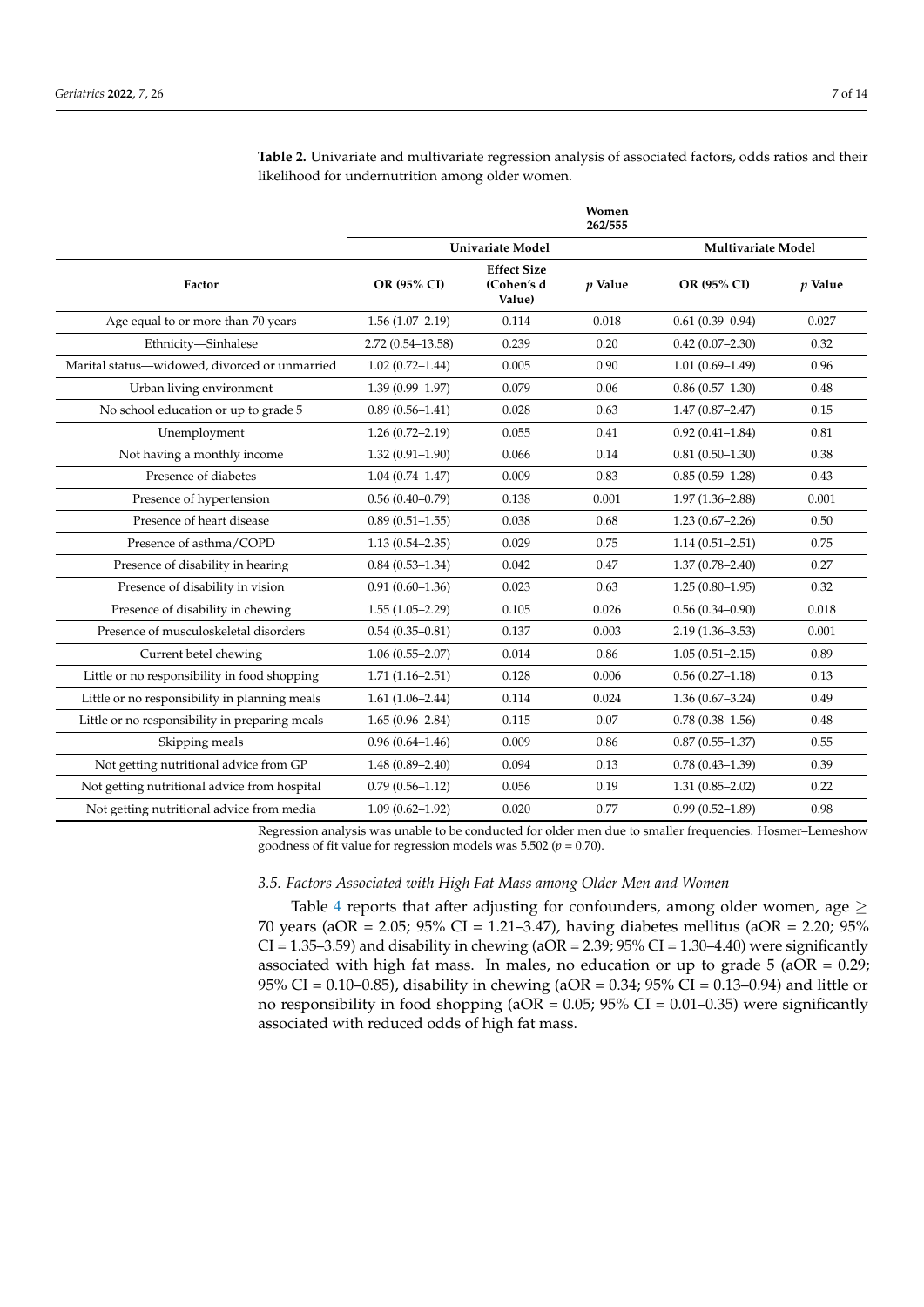|                                                |                     |                                            | Women<br>143/555 |                     |           |                      |                                            | Men<br>63/245 |                      |           |
|------------------------------------------------|---------------------|--------------------------------------------|------------------|---------------------|-----------|----------------------|--------------------------------------------|---------------|----------------------|-----------|
|                                                | Univariate Model    |                                            |                  | Multivariate Model  |           |                      | Univariate Model                           |               | Multivariate Model   |           |
| Factor                                         | OR (95% CI)         | <b>Effect Size</b><br>(Cohen's d<br>Value) | $p$ Value        | OR (95% CI)         | $p$ Value | OR (95% CI)          | <b>Effect Size</b><br>(Cohen's d<br>Value) | p Value       | OR (95% CI)          | $p$ Value |
| Age equal to or more than 70 years             | $0.66(0.42-1.0)$    | 0.099                                      | 0.05             | $1.79(1.18-3.34)$   | 0.009     | $1.84(1.03 - 3.29)$  | 0.146                                      | 0.037         | $0.43(0.20-9.1)$     | 0.028     |
| Ethnicity-Sinhalese                            | $0.57(0.13-2.4)$    | 0.134                                      | 0.44             | $0.44(0.09 - 2.04)$ | 0.29      | $0.36(0.13 - 1.06)$  | 0.244                                      | 0.055         | $2.19(0.64 - 7.52)$  | 0.21      |
| Marital status-widowed, divorced or unmarried  | $0.79(0.53 - 1.18)$ | 0.056                                      | 0.26             | $1.12(0.75-1.76)$   | 0.61      | $2.22(0.48 - 10.22)$ | 0.190                                      | 0.29          | $0.34(0.05-2.42)$    | 0.28      |
| Urban living environment                       | $1.19(0.81-1.8)$    | 0.042                                      | 0.38             | $0.85(0.53 - 1.36)$ | 0.49      | $0.81(0.39-1.66)$    | 0.050                                      | 0.56          | $0.93(0.35 - 2.47)$  | 0.88      |
| No school education or up to grade 5           | $1.04(0.62 - 1.8)$  | 0.009                                      | 0.88             | $0.64(0.35-1.15)$   | 0.13      | $2.6(1.20 - 5.60)$   | 0.228                                      | 0.012         | $0.27(0.09 - 0.76)$  | 0.014     |
| Unemployment                                   | $0.61(0.34 - 1.09)$ | 0.118                                      | 0.09             | $1.28(0.60-2.70)$   | 0.52      | $1.47(0.75-2.89)$    | 0.092                                      | 0.25          | $1.89(0.65 - 5.47)$  | 0.24      |
| Not having a monthly income                    | $0.69(0.46 - 1.03)$ | 0.089                                      | 0.07             | $1.17(0.69-1.90)$   | 0.56      | $2.01(1.12-3.59)$    | 0.167                                      | 0.017         | $0.67(0.28 - 1.63)$  | 0.38      |
| Presence of diabetes                           | $0.63(0.42 - 0.96)$ | 0.110                                      | 0.03             | $1.77(1.10-2.84)$   | 0.017     | $2.12(1.18 - 3.81)$  | 0.179                                      | 0.011         | $0.34(0.15 - 0.77)$  | 0.010     |
| Presence of hypertension                       | $1.56(1.06 - 2.28)$ | 0.106                                      | 0.023            | $0.61(0.39 - 0.92)$ | 0.020     | $1.35(0.75 - 2.42)$  | 0.072                                      | 0.31          | $0.93(0.42 - 2.05)$  | 0.86      |
| Presence of heart disease                      | $1.17(0.63 - 2.20)$ | 0.038                                      | 0.61             | $0.88(0.46 - 1.69)$ | 0.69      | $1.09(0.48 - 2.56)$  | 0.021                                      | 0.83          | $0.99(0.35 - 2.77)$  | 0.99      |
| Presence of asthma/COPD                        | $1.25(0.56 - 2.80)$ | 0.053                                      | 0.59             | $0.60(0.25-1.43)$   | 0.25      | $1.16(0.21 - 6.13)$  | 0.035                                      | 0.86          | $3.22(0.44 - 23.68)$ | 0.25      |
| Presence of disability in hearing              | $1.04(0.62 - 1.76)$ | 0.009                                      | 0.88             | $0.95(0.51 - 1.78)$ | 0.88      | $1.71(0.79 - 3.69)$  | 0.128                                      | 0.17          | $0.63(0.21 - 1.88)$  | 0.41      |
| Presence of disability in vision               | $0.91(0.58 - 1.45)$ | 0.023                                      | 0.70             | $0.86(0.52 - 1.78)$ | 0.57      | $3.93(1.69 - 9.15)$  | 0.327                                      | 0.001         | $0.24(0.08-0.69)$    | 0.008     |
| Presence of disability in chewing              | $0.76(0.48-1.20)$   | 0.066                                      | 0.23             | $1.69(0.96 - 2.98)$ | 0.07      | $1.79(0.88 - 3.64)$  | 0.139                                      | 0.10          | $0.75(0.25 - 2.20)$  | 0.60      |
| Presence of musculoskeletal disorders          | $2.03(1.32 - 3.12)$ | 0.169                                      | 0.001            | $0.39(0.24 - 0.65)$ | 0.001     | $1.31(0.63 - 2.70)$  | 0.064                                      | 0.45          | $1.85(0.59 - 5.7)$   | 0.28      |
| Current betel chewing                          | $0.78(0.35-1.75)$   | 0.059                                      | 0.55             | $1.00(0.42 - 2.38)$ | 0.99      | $0.94(0.50-1.78)$    | 0.015                                      | 0.87          | $0.94(0.40 - 2.19)$  | 0.88      |
| Little or no responsibility in food shopping   | $0.75(0.49-1.15)$   | 0.059                                      | 0.18             | $0.75(0.34 - 1.67)$ | 0.48      | $0.33(0.16 - 0.69)$  | 0.265                                      | 0.002         | $0.11(0.01 - 0.67)$  | 0.017     |
| Little or no responsibility in planning meals  | $0.76(0.48-1.20)$   | 0.066                                      | 0.23             | $0.92(0.36 - 2.37)$ | 0.87      | $0.51(0.22 - 0.98)$  | 0.134                                      | 0.040         | $1.87(0.37 - 9.48)$  | 0.45      |
| Little or no responsibility in preparing meals | $0.66(0.37-1.17)$   | 0.099                                      | 0.15             | $0.82(0.38 - 1.76)$ | 0.61      | $1.10(0.57-2.13)$    | 0.023                                      | 0.77          | $1.65(0.68 - 3.99)$  | 0.26      |
| Skipping meals                                 | $1.16(0.73 - 1.80)$ | 0.035                                      | 0.52             | $0.94(0.56 - 1.58)$ | 0.82      | $1.16(0.58-2.33)$    | 0.035                                      | 0.67          | $0.65(0.26 - 1.62)$  | 0.36      |
| Not getting nutritional advice from GP         | $0.61(0.36 - 1.03)$ | 0.118                                      | 0.06             | $1.31(0.71 - 2.45)$ | 0.39      | $0.46(0.18-1.14)$    | 0.185                                      | 0.08          | $1.94(0.57-6.6)$     | 0.29      |
| Not getting nutritional advice from hospital   | $1.11(0.74 - 1.67)$ | 0.025                                      | 0.61             | $0.92(0.56-1.51)$   | 0.75      | $1.08(0.52 - 2.24)$  | 0.018                                      | 0.82          | $0.58(0.22 - 1.54)$  | 0.27      |
| Not getting nutritional advice from media      | $1.07(0.56 - 2.07)$ | 0.016                                      | 0.83             | $0.72(0.35-1.51)$   | 0.39      | $5.57(0.72 - 43.04)$ | 0.410                                      | 0.06          | $0.07(0.01 - 0.95)$  | 0.045     |

**Table 3.** Univariate and multivariate regression analysis of associated factors, odds ratios and their likelihood for low muscle mass among older men and women.

<span id="page-7-0"></span>Hosmer–Lemeshow goodness of fit values for regression models among men and women were 7.503 (*p* = 0.48) and 13.13 (*p* = 0.11).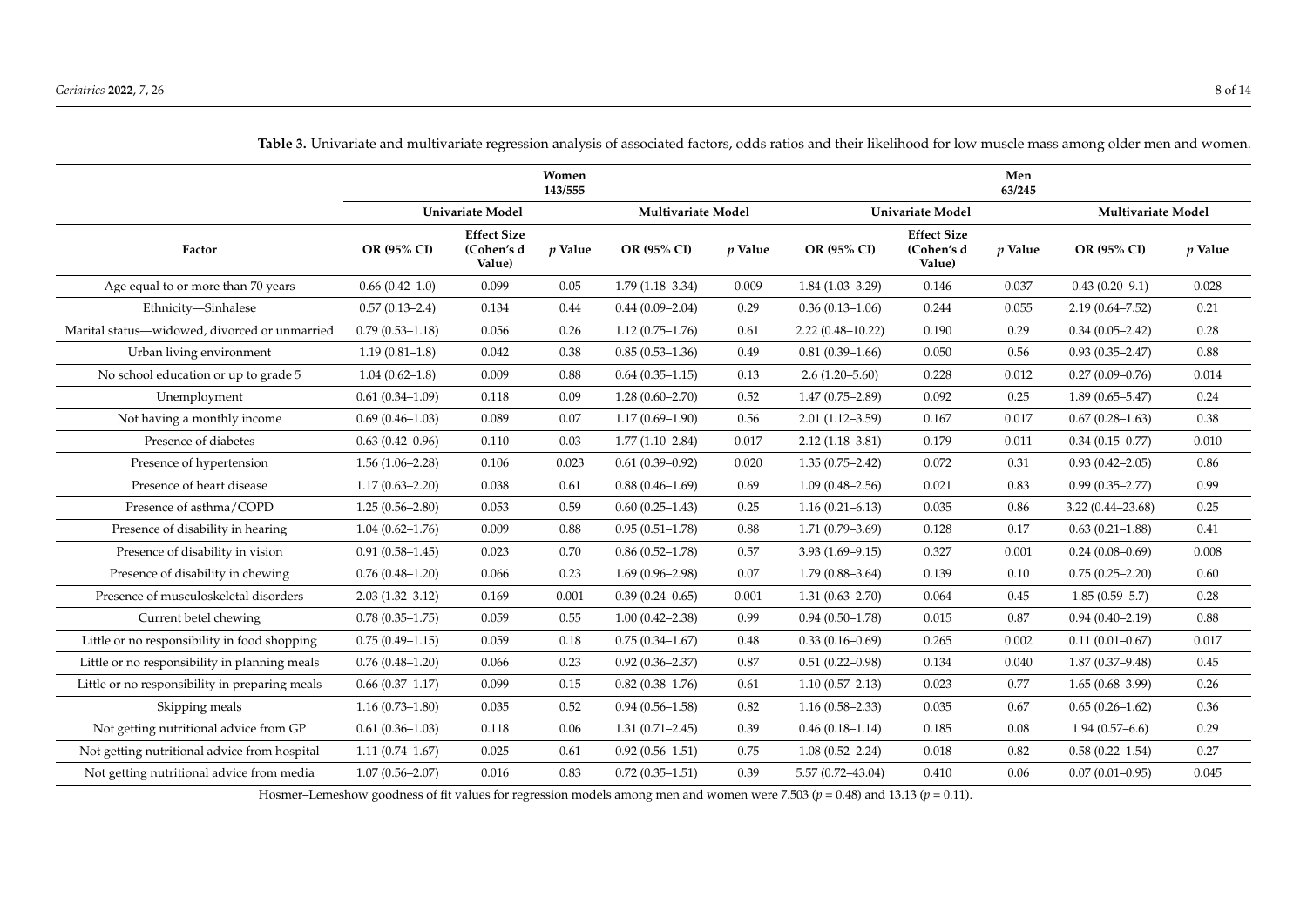|                                                |                     |                                            | Women<br>139/555 |                     |           |                         |                    | Men<br>66/245 |                      |           |
|------------------------------------------------|---------------------|--------------------------------------------|------------------|---------------------|-----------|-------------------------|--------------------|---------------|----------------------|-----------|
|                                                | Univariate Model    |                                            |                  | Multivariate Model  |           | <b>Univariate Model</b> |                    |               | Multivariate Model   |           |
| Factor                                         | OR (95% CI)         | <b>Effect Size</b><br>(Cohen's d<br>Value) | $p$ Value        | OR (95% CI)         | $p$ Value | OR (95% CI)             | Cohen's d<br>Value | $p$ Value     | OR (95% CI)          | $p$ Value |
| Age equal to or more than 70 years             | $0.66(0.43-1.05)$   | 0.099                                      | 0.06             | $2.05(1.21 - 3.47)$ | 0.007     | $0.90(0.50-1.60)$       | 0.025              | 0.72          | $1.31(0.62 - 2.70)$  | 0.48      |
| Ethnicity-Sinhalese                            | $1.00(0.20 - 5.02)$ | 0.000                                      | 0.99             | $0.75(0.13 - 4.21)$ | 0.74      | $1.50(0.41 - 5.52)$     | 0.097              | 0.53          | $0.77(0.17 - 3.40)$  | 0.73      |
| Marital status-widowed, divorced or unmarried  | $1.12(0.76 - 1.67)$ | 0.027                                      | 0.55             | $0.66(0.42 - 1.05)$ | 0.08      | $1.08(0.20 - 5.70)$     | 0.018              | 0.93          | $1.90(0.20 - 18.12)$ | 0.56      |
| Urban living environment                       | $1.48(1.00-2.19)$   | 0.094                                      | 0.046            | $0.72(0.45 - 1.16)$ | 0.18      | $1.09(0.55 - 2.15)$     | 0.021              | 0.80          | $0.76(0.32 - 1.82)$  | 0.54      |
| No school education or up to grade 5           | $1.17(0.69 - 1.96)$ | 0.038                                      | 0.55             | $0.50(0.26 - 0.92)$ | 0.026     | $2.41(1.17 - 5.17)$     | 0.210              | 0.022         | $0.29(0.10-0.85)$    | 0.024     |
| Unemployment                                   | $0.76(0.42 - 1.39)$ | 0.066                                      | 0.38             | $1.12(0.52 - 2.44)$ | 0.77      | $0.76(0.41 - 1.40)$     | 0.066              | 0.39          | $2.07(0.82 - 5.20)$  | 0.12      |
| Not having a monthly income                    | $0.74(0.49-1.12)$   | 0.079                                      | 0.15             | $1.08(0.63 - 1.85)$ | 0.78      | $1.07(0.60 - 1.89)$     | 0.016              | 0.82          | $0.89(0.38 - 2.13)$  | 0.81      |
| Presence of diabetes                           | $0.57(0.37-0.86)$   | 0.134                                      | 0.007            | $2.20(1.35-3.59)$   | 0.002     | $1.46(0.82 - 2.60)$     | 0.090              | 0.19          | $0.69(0.32 - 1.49)$  | 0.36      |
| Presence of hypertension                       | $1.96(1.33 - 2.89)$ | 0.161                                      | 0.001            | $0.44(0.28 - 0.68)$ | 0.44      | $1.44(0.81 - 2.56)$     | 0.087              | 0.21          | $1.25(0.59 - 2.60)$  | 0.56      |
| Presence of heart disease                      | $1.48(0.81 - 2.69)$ | 0.094                                      | 0.19             | $0.72(0.38-1.39)$   | 0.33      | $1.42(0.65 - 3.13)$     | 0.084              | 0.37          | $0.52(0.20-1.33)$    | 0.17      |
| Presence of asthma/COPD                        | $1.53(0.70-3.36)$   | 0.102                                      | 0.28             | $0.46(0.19-1.09)$   | $0.08\,$  | $1.08(0.20 - 5.74)$     | 0.018              | 0.92          | $2.58(0.38 - 17.36)$ | 0.33      |
| Presence of disability in hearing              | $0.94(0.55-1.61)$   | 0.107                                      | 0.83             | $1.02(0.54-1.93)$   | 0.95      | $1.35(0.62 - 2.96)$     | 0.072              | 0.44          | $1.24(0.41 - 3.74)$  | 0.70      |
| Presence of disability in vision               | $0.92(0.58 - 1.46)$ | 0.020                                      | 0.73             | $0.80(0.48 - 1.33)$ | 0.80      | $1.34(0.65 - 2.38)$     | 0.071              | 0.51          | $0.66(0.28-1.50)$    | 0.66      |
| Presence of disability in chewing              | $0.56(0.34 - 0.91)$ | 0.138                                      | 0.019            | $2.39(1.30-4.40)$   | 0.005     | $2.13(1.05-4.28)$       | 0.181              | 0.030         | $0.34(0.13 - 0.94)$  | 0.037     |
| Presence of musculoskeletal disorders          | $1.37(0.88 - 2.14)$ | 0.075                                      | 0.16             | $0.59(0.35 - 0.98)$ | 0.045     | $1.21(059 - 2.50)$      | 0.045              | 0.59          | $1.11(0.38 - 3.18)$  | 0.85      |
| Current betel chewing                          | $0.68(0.29-1.59)$   | 0.092                                      | 0.37             | $1.29(0.52 - 3.2)$  | 0.58      | $0.70(0.37-1.34)$       | 0.085              | 0.28          | $1.65(0.73 - 3.76)$  | 0.23      |
| Little or no responsibility in food shopping   | $0.86(0.56 - 1.33)$ | 0.036                                      | 0.51             | $1.20(0.50-2.89)$   | 0.67      | $0.36(0.18 - 0.75)$     | 0.244              | 0.005         | $0.05(0.01-0.35)$    | 0.002     |
| Little or no responsibility in planning meals  | $0.76(0.48-1.21)$   | 0.066                                      | 0.25             | $0.58(0.21 - 1.57)$ | 0.28      | $0.62(0.33 - 1.19)$     | 0.114              | 0.15          | 4.43 (0.79-24.73)    | 0.09      |
| Little or no responsibility in preparing meals | $0.76(0.42 - 1.36)$ | 0.066                                      | 0.35             | $0.97(0.44 - 2.14)$ | 0.94      | $1.01(0.52 - 1.96)$     | 0.002              | 0.97          | $1.57(0.69 - 3.58)$  | 0.29      |
| Skipping meals                                 | $1.36(0.86 - 2.15)$ | 0.074                                      | 0.19             | $0.69(0.41-1.16)$   | 0.16      | $0.72(0.34 - 1.50)$     | 0.078              | 0.38          | $1.15(0.46 - 2.86)$  | 0.77      |
| Not getting nutritional advice from GP         | $0.62(0.37-1.07)$   | 0.114                                      | 0.08             | $1.47(0.78 - 2.77)$ | 0.23      | $1.28(0.45 - 3.67)$     | 0.059              | 0.64          | $1.24(0.34 - 4.54)$  | 0.74      |
| Not getting nutritional advice from hospital   | $1.00(0.67-1.51)$   | 0.000                                      | 0.97             | $1.03(0.62 - 1.69)$ | 0.91      | $0.71(0.36 - 1.40)$     | 0.082              | 0.31          | $1.23(0.51 - 2.98)$  | 0.65      |
| Not getting nutritional advice from media      | $0.83(0.44 - 1.56)$ | 0.044                                      | 0.56             | $0.96(0.46 - 1.97)$ | 0.90      | $0.79(0.27 - 2.39)$     | 0.056              | 0.69          | $2.03(0.47 - 8.70)$  | 0.34      |

**Table 4.** Univariate and multivariate regression analysis of associated factors, odds ratios and their likelihood for high fat mass among older men and women.

<span id="page-8-0"></span>Hosmer–Lemeshow goodness of fit values for regression models among men and women were 6.452 (*p* = 0.59) and 12.91 (*p* = 0.12).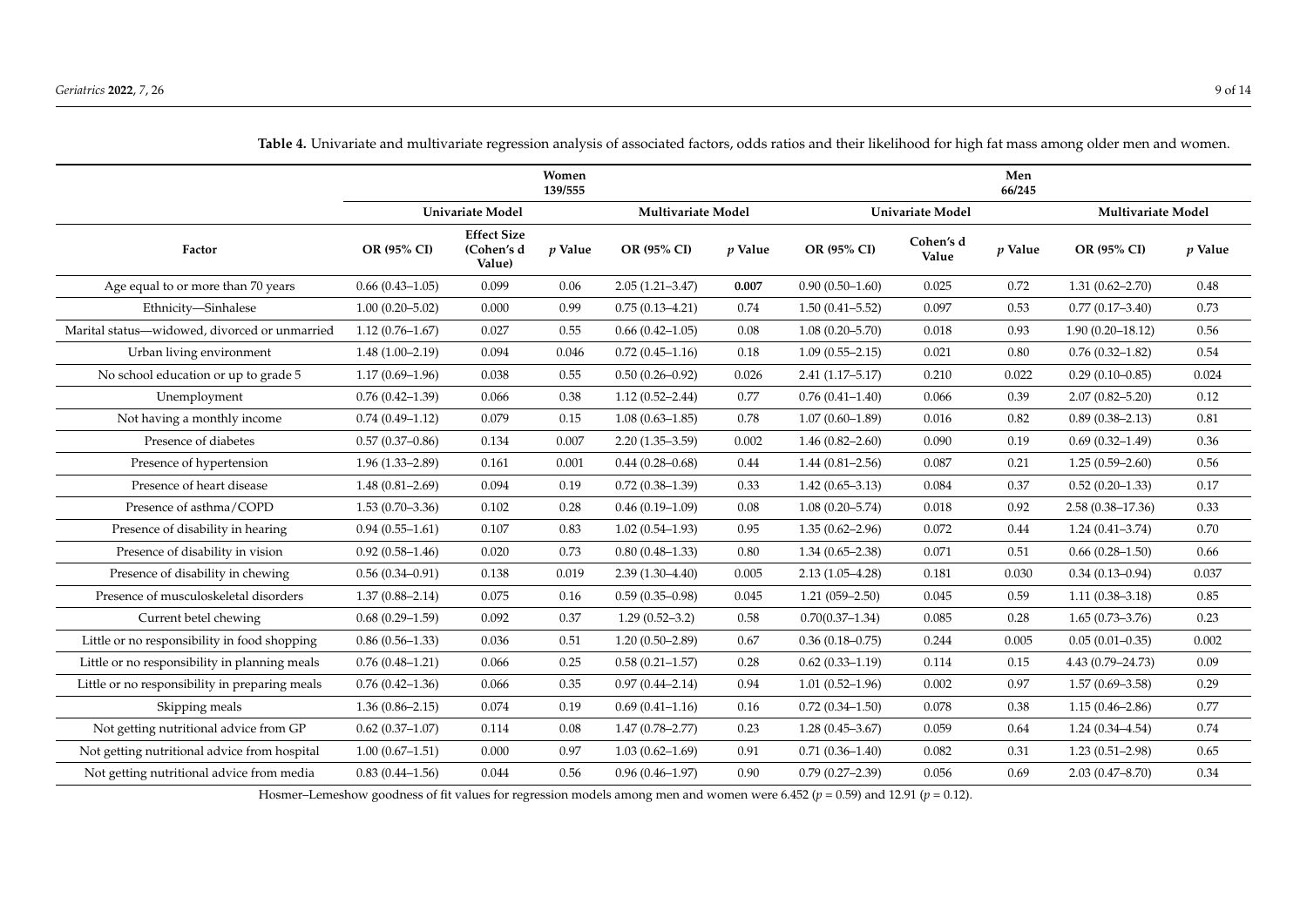# **4. Discussion 4. Discussion**

We have identified several factors that are linked to undernutrition among commu-We have identified several factors that are linked to undernutrition among community dwelling older adults in the Sri Lankan population, in Colombo district with diverse nity dwelling older adults in the Sri Lankan population, in Colombo district with diverse demographic background. Figure [1 sh](#page-9-0)ows the summary of the factors associated with undernutrition, low muscle and high fat mass among older men and women. Hypertension and musculoskeletal disorders, such as arthritis and muscular dystrophies, were significantly associated with undernutrition among community living older women in Sri Lanka. Low skeletal muscle mass and high fat mass was evident among the older women Lanka. Low skeletal muscle mass and high fat mass was evident among the older women  $\geq$  70 years and those with diabetes mellitus. Disability in chewing was also significantly associated with high fat mass among older women. associated with high fat mass among older women.

<span id="page-9-0"></span>

| Older men*                                | Older women               |  |  |  |  |  |
|-------------------------------------------|---------------------------|--|--|--|--|--|
| Low muscle mass                           | Undernutrition            |  |  |  |  |  |
| Age $\geq 70$ years                       | Hypertension              |  |  |  |  |  |
| Diabetes Mellitus                         | Musculoskeletal disorders |  |  |  |  |  |
| No school education or up to grade 5      |                           |  |  |  |  |  |
| Little/no responsibility in food shopping | Low muscle mass           |  |  |  |  |  |
| Disability in vision                      | Age $\geq 70$ years       |  |  |  |  |  |
| Not getting nutritional advice from media | Diabetes Mellitus         |  |  |  |  |  |
| <b>High fat mass</b>                      | <b>High fat mass</b>      |  |  |  |  |  |
| No school education or up to grade 5      | Age $\geq 70$ years       |  |  |  |  |  |
| Little/no responsibility in food shopping | Diabetes Mellitus         |  |  |  |  |  |
| Disability in chewing                     | Disability in chewing     |  |  |  |  |  |
|                                           |                           |  |  |  |  |  |
|                                           |                           |  |  |  |  |  |
|                                           |                           |  |  |  |  |  |
|                                           |                           |  |  |  |  |  |

**Figure 1.** Summary of the factors associated with undernutrition, low muscle and high fat mass **Figure 1.** Summary of the factors associated with undernutrition, low muscle and high fat mass among older men and women. \* Associated factors have a significant inverse association. among older men and women. \* Associated factors have a significant inverse association.

The current study identified a number of key factors associated with having a signif-The current study identified a number of key factors associated with having a significant inverse association with low muscle mass in men, which included, age  $\geq$  70 years, school education or up to grade 5, presence of diabetes, disability in vision, little or no no school education or up to grade 5, presence of diabetes, disability in vision, little or no responsibility in food shopping and not getting nutritional advice from media. No school responsibility in food shopping and not getting nutritional advice from media. No school education or up to grade 5, disability in chewing and little or no responsibility in food education or up to grade 5, disability in chewing and little or no responsibility in food shopping were identified as having significant inverse association with high fat mass in shopping were identified as having significant inverse association with high fat mass in men. These factors have important implications for targeting public health policies in Sri men. These factors have important implications for targeting public health policies in Sri Lanka. Lanka.

There is rising public health concern over the effects of rapidly growing older populalations. Undernutrition and sarcopenia are both recognized as important risk factors for tions. Undernutrition and sarcopenia are both recognized as important risk factors for poor health outcomes [\[1,](#page-12-0)[4\]](#page-12-3). By identifying determinants of undernutrition, our study informs potential public health policies.

# *4.1. Prevalence of Undernutrition in Sri Lanka 4.1. Prevalence of Undernutrition in Sri Lanka*

We found that the prevalence of undernutrition among the older people as 35.3% using composite criterion. In contrast, other studies which used BMI alone showed varying using composite criterion. In contrast, other studies which used BMI alone showed vary-estimates ranging from 20% to 39% [\[11,](#page-12-10)[13\]](#page-12-13). Prevalence of undernutrition using the MNA ing estimates ranging from 20% to 39% [11,13]. Prevalence of undernutrition using the tool, which assesses undernutrition based on anthropometry, recent weight loss, reduced MNA tool, which assesses undernutrition based on anthropometry, recent weight loss, mobility, decrease in food intake and acute disease or psychological stress over the past three months, also appears to underestimate the prevalence in Asia relative to the current study. The reported prevalence was around 19.5% in India [\[26\]](#page-13-6) and 24.0% in Nepal [\[27\]](#page-13-7). We found that the prevalence of undernutrition among the older people as 35.3%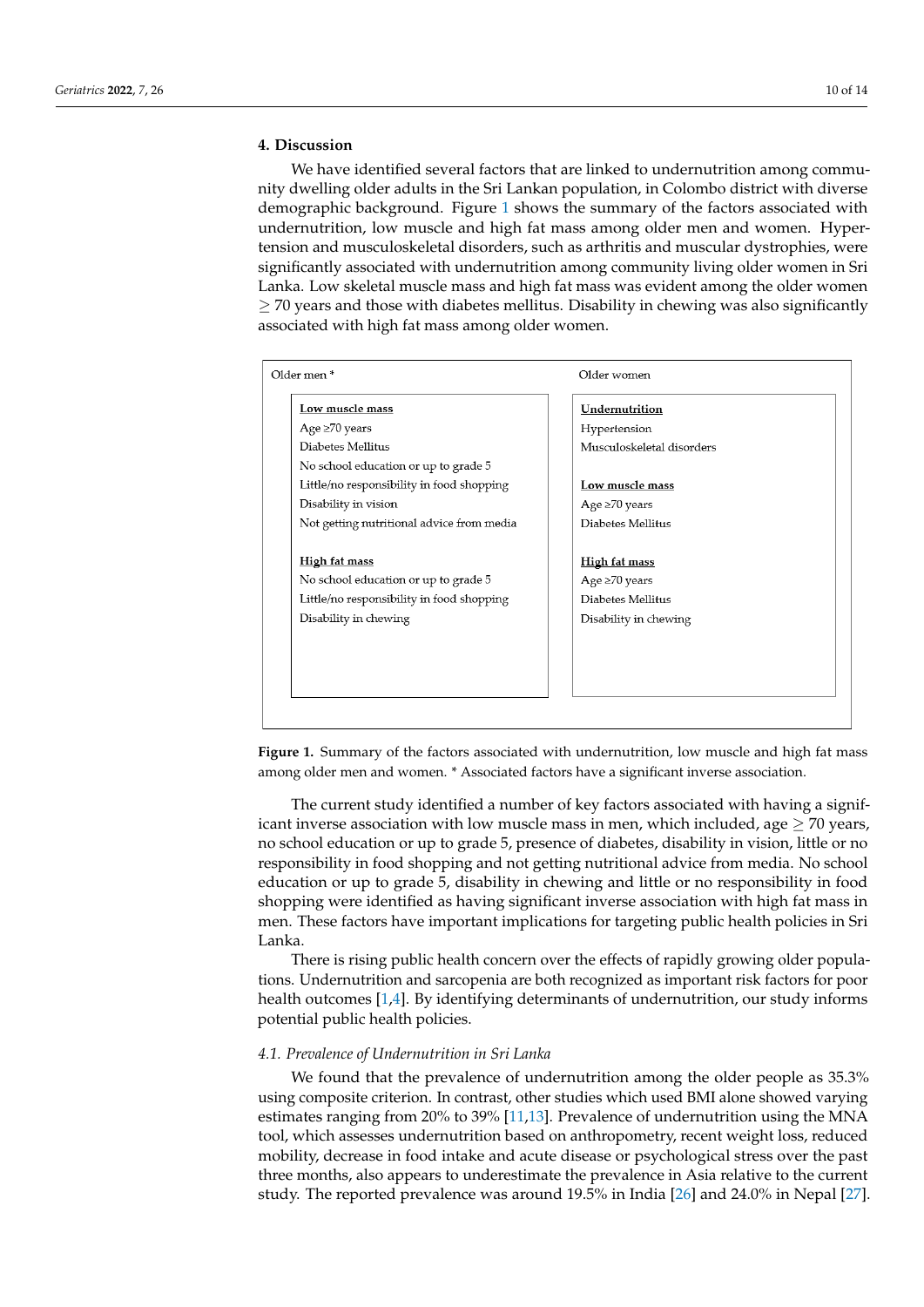These data compared to much lower prevalence data observed in more developed countries such as France (7.5%) and Turkey (16%) highlight the need for urgent actions to address the impact of undernutrition in low-middle income countries by addressing its potential risk factors [\[28](#page-13-8)[,29\]](#page-13-9).

#### *4.2. Identification of Factors Associated with Undernutrition*

Of the socio-demographic factors, age  $\geq$  70 years was significantly associated with low skeletal muscle mass and high fat mass among the older women in the present study. Age consistent findings for these associations were reported in descriptive studies conducted among the older people of  $\geq 60$  years reported in Galle [\[30\]](#page-13-10) and Kandy district [\[12\]](#page-12-18) where advancing age was significantly associated with undernutrition.

Throughout the life course, women tend to carry more adiposity than males and their muscle percentage is relatively lower [\[18\]](#page-12-16). The majority of women (70.6%) in the current study had high muscle mass and high fat mass. Among the male population, majority (62.4%) had high muscle mass and low-fat mass. However, sarcopenic obesity is more prevalent among men (15.1%) than in women (4.3%). In a study conducted in Korea, 0.8% of older women and 1.3% older men had sarcopenic obesity among samples of 328 and 198 older people, respectively [\[31\]](#page-13-11). This pattern of gender difference in prevalence has been reported elsewhere in other regions of the world [\[32–](#page-13-12)[34\]](#page-13-13). The proposed mechanism suggests that whilst older men may have more muscle mass than older women, muscle deterioration is faster in men. This has an important impact on healthy ageing.

Regarding co-morbid conditions, the presence of diabetes mellitus was a significantly associated factor for low skeletal muscle mass and high fat mass among older women, consistent with the findings of another study conducted in Sri Lanka [\[12\]](#page-12-18). It is evident that there is a greater gain of fat mass and loss of skeletal muscle mass among older people with diabetes compared to those without diabetes [\[18\]](#page-12-16). In the sample, 29.4% ( $n = 42$ ) and 39.69% ( $n = 163$ ) of older women with low muscle mass and high muscle mass ( $p = 0.03$ ) and 27.3% (*n* = 38) and 40.1% (*n* = 167) of older women with high fat mass and low-fat mass  $(p = 0.01)$  had diabetes mellitus, the significance of difference in percentages suggests diabetes mellitus as a cause of differences in body composition. Disability in chewing was identified as a significantly associated factor for high fat mass among older women. Further research on oral health is required to understand the impact on food choices and body composition.

As consistent findings from other parts of the world, in Northwest Ethiopia [\[35\]](#page-13-14) and France [\[28\]](#page-13-8) age  $\geq$  70 years was significantly associated with undernutrition. The current data are in line with existing literature, indicating that tooth loss and not wearing dentures are associated factors of undernutrition [\[36\]](#page-13-15).

Key factors having a significant inverse association with low muscle mass in men, included, age  $\geq$  70 years, no school education or up to grade 5, presence of diabetes, disability in vision, little or no responsibility in food shopping and not getting nutritional advice from media. As obesity is a behavioral risk factor of getting non-communicable diseases, such as diabetes, people with diabetes are generally obese and they tend to develop a high fat mass as well as a high muscle mass. As we defined low muscle mass as the bottom 25%, they (i.e., those with DM) may be less likely to be associated with low muscle mass in this sample. Low education is also associated with unskilled occupations, such as manual labor, and this may also explain the reduced likelihood of association with low muscle mass. No education or up to grade 5, disability in chewing and little or no responsibility in food shopping were significantly associated with reduced odds of high fat mass in men. This difference in gender in contrast to women, is interesting and is not completely understood. Plausible mechanisms exist. For example, low educational level and not connected to media may be associated with manual occupation and thus likely to have reduced risk of both low muscle mass and high fat mass in older age. Our study is not powered to test this hypothesis, however, how socioeconomic factors influence later life nutrition should be further explored. Future research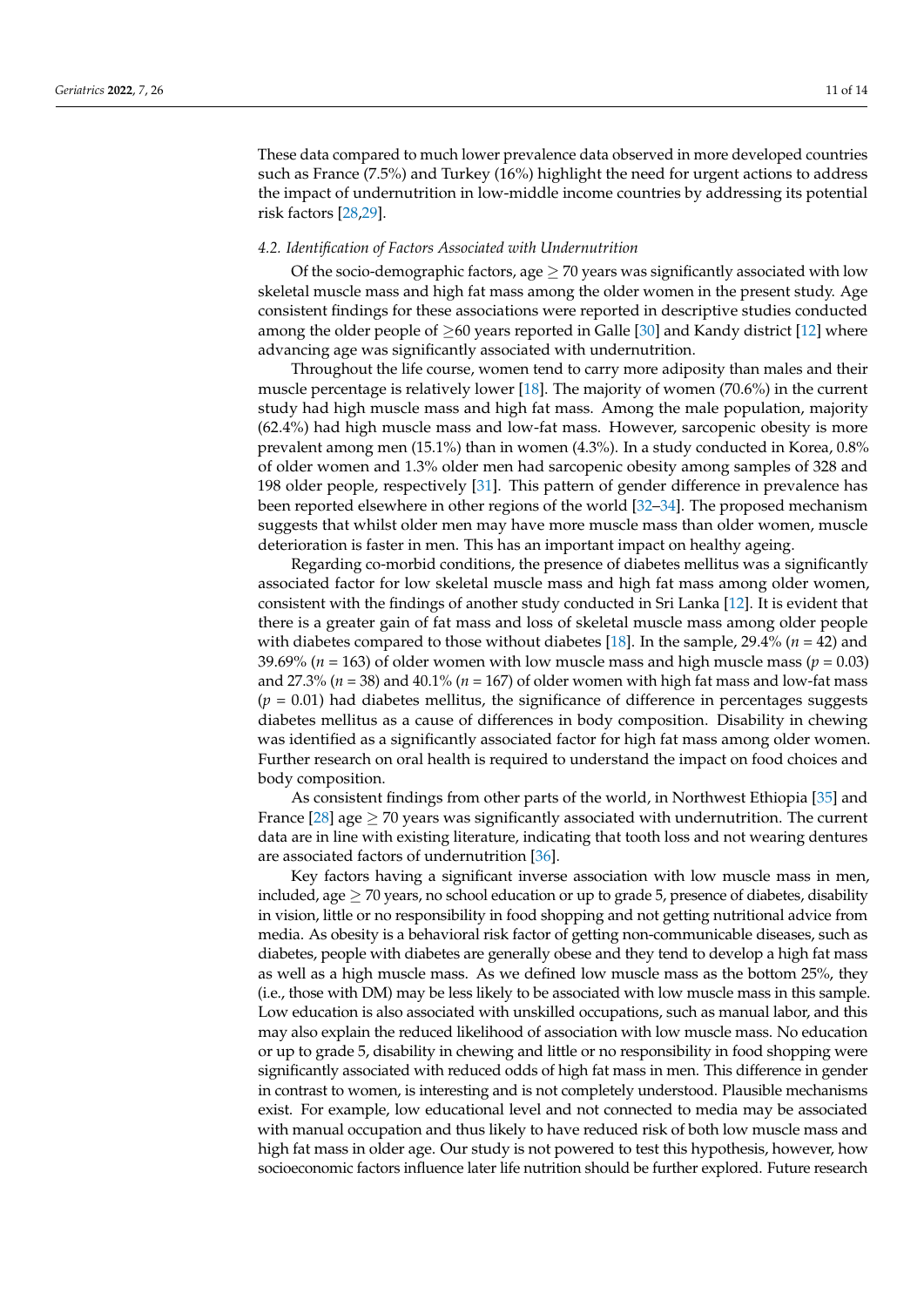is needed to explore the relationship between body composition and other factors, such as the level of physical activity of older people.

#### *4.3. Strengths and Limitations*

Our study has several strengths. Multistage cluster sampling techniques with probability proportionate to the size, are used in community-based surveys enabling the sample to be representative. The questionnaire was assessed by a panel of experts in the field of nutrition and elderly care, and it was interviewer administered to clarify the questions from older people. Most questions were structured to minimize interviewer bias. Composite criterion to identify undernutrition could explore the hidden burden among older people.

We also acknowledge several limitations. Unlike cohort studies, the cross-sectional nature of our study limited the exploration of the temporal relationship between associated factors and undernutrition. Exclusion of some older people with chronic diseases, such as cancers, neurodegenerative disorders and chronic renal failure, could have underestimated the results of the study as these chronic diseases are associated with undernutrition. The BIA measurements and the cut-off levels used in our study were based on European population data and therefore the prevalence of undernutrition may be higher than observed in this study if the Asian Working Group for Sarcopenia was applied [\[37\]](#page-13-16). Due to the relatively smaller number of men in the study, some associated factors among men were under explored and non-significant results may be prone to type II error. We have avoided selection algorithms, as we are interested in all the variables presented in the tables, rather than seeking a most parsimonious prediction model. Including correlated variables in a regression risks true effects appearing as non-significant as effects are estimated after adjustment for other variables. However, we do not make claims about effects significant in a univariate regression becoming non-significant in the multivariate model. Backward selection can lead to other problems we wished to avoid [\[38,](#page-13-17)[39\]](#page-13-18). We did not formally assess the multicollinearity and auto-correlation and this may have attenuated results due to an element of over adjustment. Our study has used anthropometric and body composition to assess undernutrition. We were unable to incorporate all the anthropometric measurements, such as waist circumference, into our study to lessen the participant burden. Comprehensive assessment of nutritional status could ideally also include clinical and biochemical assessments and this could be a focus for future work.

# **5. Conclusions**

Prevalence of undernutrition among older people is high in Sri Lanka. We identified determinants of undernutrition and factors that are associated with low muscle mass and high fat mass among community dwelling older men and women in a low-and middleincome country setting, providing useful information for public health interventions in targeting these potential risk factors.

**Supplementary Materials:** The following supporting information can be downloaded at: [https:](https://www.mdpi.com/article/10.3390/geriatrics7020026/s1) [//www.mdpi.com/article/10.3390/geriatrics7020026/s1.](https://www.mdpi.com/article/10.3390/geriatrics7020026/s1) Supplementary Material S1: Questionnaire, Supplementary Material S2: Operationalized definition of variables, Supplementary Table S1: Diagnosis criteria of undernutrition, Supplementary Table S2: Previous studies showing the different tools used and the key findings, Supplementary Table S3: Criteria used to describe an older person as undernourished (overall), Supplementary Table S4: Comparison of key findings of the present study and previous studies, Supplementary Table S5: Distribution of older men and women according to 4 categories of muscle mass and fat mass.

**Author Contributions:** S.C.V. and A.B. conceived and designed the study; S.C.V. carried out literature review, acquisition of subjects/data and writing draft manuscript under supervision of A.B., P.K.M. and A.M.J. All authors contributed to interpretation of the data/results and preparing the manuscript. All authors have read and agreed to the published version of the manuscript.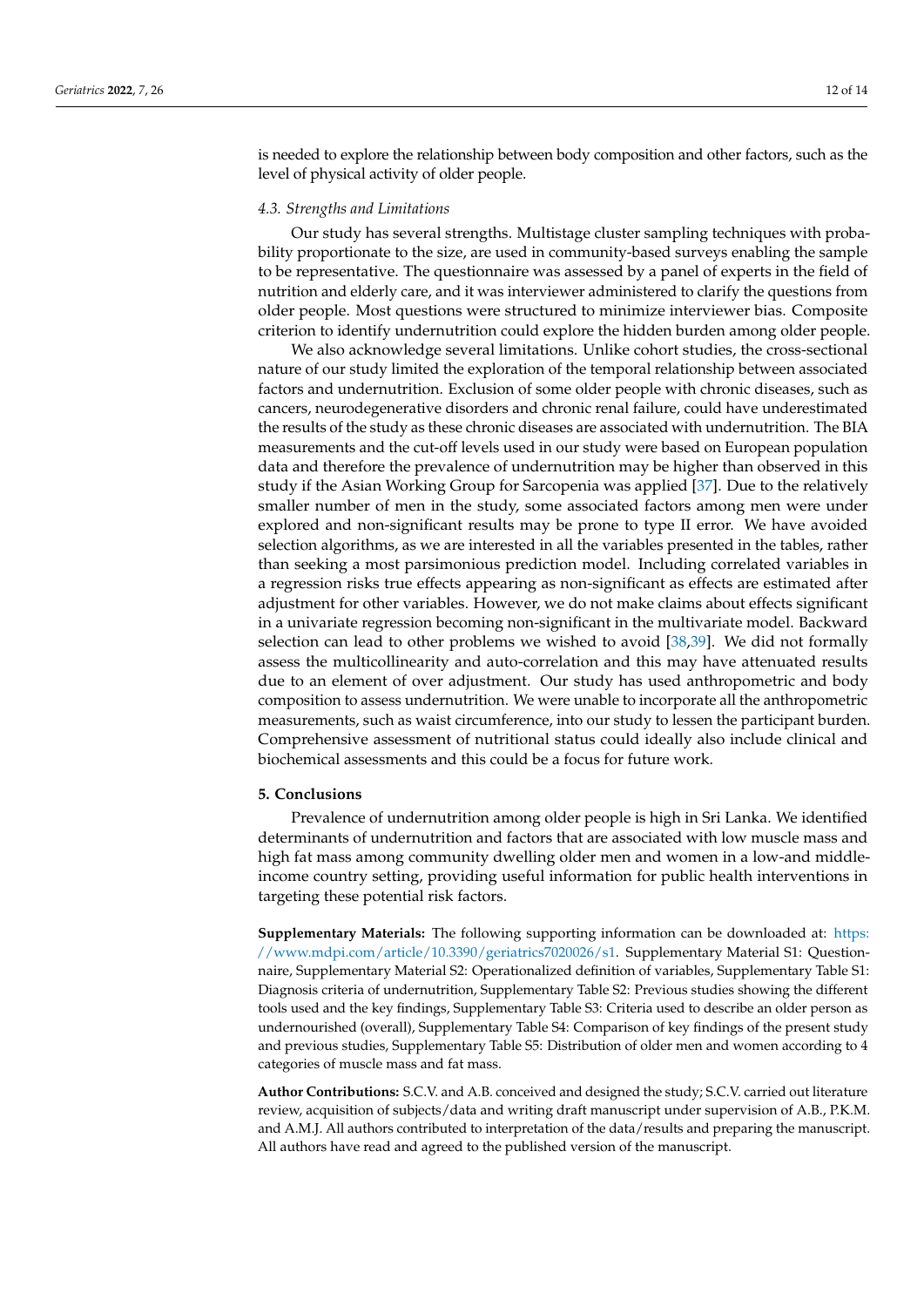**Funding:** Authors (AJ) from the University of Aberdeen, Rowett Institute gratefully acknowledge financial support from the Scottish Government as part of the RESAS Strategic Research Programme at the Rowett Institute.

**Institutional Review Board Statement:** The study was conducted according to the guidelines of the Declaration of Helsinki and ethical approval was obtained from the Ethical Review Committee, Faculty of Medicine, University of Kelaniya, Sri Lanka (P 123/6/2018).

**Informed Consent Statement:** Informed consent was obtained from all subjects involved in the study.

**Data Availability Statement:** The data presented in this study are available on request from the corresponding author. The data are not publicly available due to the privacy of participants and ethical reasons.

**Acknowledgments:** We gratefully acknowledge Graham Horgan, Principal Statistician, Biomathematics and Statistics Scotland, Rowett Institute of Nutrition and Health for his advice, and the participants of the study.

**Conflicts of Interest:** The authors declare no conflict of interest.

# **References**

- <span id="page-12-0"></span>1. World Health Organization. *Global Report of Nutrition*; WHO: Geneva, Switzerland, 2018.
- <span id="page-12-1"></span>2. Starr, K.N.P.; McDonald, S.R.; Bales, C.W. Nutritional Vulnerability in Older Adults: A Continuum of Concerns. *Curr. Nutr. Rep.* **2015**, *4*, 176–184. [\[CrossRef\]](http://doi.org/10.1007/s13668-015-0118-6) [\[PubMed\]](http://www.ncbi.nlm.nih.gov/pubmed/26042189)
- <span id="page-12-2"></span>3. Schols, J. Sarcopenia: Revised European consensus on definition and diagnosis. *Age Ageing* **2019**, *48*, 16–31.
- <span id="page-12-3"></span>4. Morley, J.E. Anorexia of aging: A key component in the pathogenesis of both sarcopenia and cachexia. *J. Cachexia Sarcopenia Muscle* **2017**, *8*, 523–526. [\[CrossRef\]](http://doi.org/10.1002/jcsm.12192) [\[PubMed\]](http://www.ncbi.nlm.nih.gov/pubmed/28452130)
- <span id="page-12-4"></span>5. Roh, E.; Choi, K.M. Health Consequences of Sarcopenic Obesity: A Narrative Review. *Front. Endocrinol.* **2020**, *11*, 332. Available online: <https://www.frontiersin.org/article/10.3389/fendo.2020.00332> (accessed on 5 October 2021). [\[CrossRef\]](http://doi.org/10.3389/fendo.2020.00332) [\[PubMed\]](http://www.ncbi.nlm.nih.gov/pubmed/32508753)
- <span id="page-12-5"></span>6. Azzolino, D.; Marzetti, E.; Proietti, M.; Calvani, R.; Barreto, P.D.S.; Rolland, Y.; Cesari, M. Lack of energy is associated with malnutrition in nursing home residents: Results from the INCUR study. *J. Am. Geriatr. Soc.* **2021**, *69*, 3242–3248. [\[CrossRef\]](http://doi.org/10.1111/jgs.17393)
- <span id="page-12-6"></span>7. van der Pols-Vijlbrief, R.; Wijnhoven, H.; Schaap, L.; Terwee, C.B.; Visser, M. Determinants of protein-energy malnutrition in community-dwelling older adults: A systematic review of observational studies. *Ageing Res. Rev.* **2014**, *18*, 112–131. [\[CrossRef\]](http://doi.org/10.1016/j.arr.2014.09.001)
- <span id="page-12-7"></span>8. Rathnayake, K.M.; Wimalathunga, M.; Weech, M.; Jackson, K.G.; Lovegrove, J.A. High prevalence of undernutrition and low dietary diversity in institutionalised elderly living in Sri Lanka. *Public Health Nutr.* **2015**, *18*, 2874–2880. [\[CrossRef\]](http://doi.org/10.1017/S1368980015000749)
- <span id="page-12-8"></span>9. Rajapaksa, L.; Arambepola, C.; Gunawardane, N. *Nutritional Status in Sri Lanka, Determinants and Interventions: A Desk Review, 2006–2011*; UNICEF Project: Colombo, Sri Lanka, 2011.
- <span id="page-12-9"></span>10. Jayalath, W.A.T.A.; Kumara, S.K.G.P.H. *Assessment of Nutritional Status of Elderly Hospitalized Patients according to Their Co-Morbid Conditions and Educational Levels Using Mini Nutrition Assessment Tool*; Peradeniya University Research Sessions: Peradeniya, Sri Lanka, 2011.
- <span id="page-12-10"></span>11. Perera, R.; Ekanayake, L. Distribution and correlates of Body Mass Index in elderly residents in Colombo District. *J. Coll. Community Physicians Sri Lanka* **2012**, *17*, 9–14. [\[CrossRef\]](http://doi.org/10.4038/jccpsl.v17i1.4930)
- <span id="page-12-18"></span>12. Damayanthi, H.D.W.T.; Moy, F.M.; Katija, L.; Dharmaratne, S.D. Malnutrition and associated factors among community dwelling elderly in Kandy District. *Ann. Glob. Health* **2017**, *83*, 7–82.
- <span id="page-12-13"></span>13. Jayakody, K.W.G.G. Physical Health Status of the Elderly in the District of Mathale and Risk Factors for Undernutrition among the Rural Elderly. Ph.D. Thesis, University of Colombo, Colombo, Sri Lanka, 2002.
- <span id="page-12-11"></span>14. Ithyaranjini, M. *, Chandrasekara, G.A.P. Nutritional Status of Free-Living Elderly in an Urban Community. Abstracts of Scientific Sessions*; Faculty of Livestock & Fisheries and Nutrition, University of Wayamba: Kuliyapitiya, Sri Lanka, 2007.
- <span id="page-12-12"></span>15. Cederholm, T.; Barazzoni, R.; Austin, P.; Ballmer, P.; Biolo, G.; Bischoff, S.C.; Compher, C.; Correia, I.; Higashiguchi, T.; Holst, M.; et al. ESPEN guidelines on definitions and terminology of clinical nutrition. *Clin. Nutr.* **2017**, *36*, 49–64. [\[CrossRef\]](http://doi.org/10.1016/j.clnu.2016.09.004) [\[PubMed\]](http://www.ncbi.nlm.nih.gov/pubmed/27642056)
- <span id="page-12-14"></span>16. World Health Organization. *Measuring Obesity—Classification and Description of Anthropometric Data*; Nutrition Unit EUR/ICP/NUT 125: Copenhagen, Denmark; WHO Regional Office for Europe: Geneva, Switzerland, 1989.
- <span id="page-12-15"></span>17. Azzolino, D.; Cesari, M. Obesity and COVID-19. *Front. Endocrinol.* **2020**, *11*, 581356. Available online: [https://www.frontiersin.](https://www.frontiersin.org/article/10.3389/fendo.2020.581356) [org/article/10.3389/fendo.2020.581356](https://www.frontiersin.org/article/10.3389/fendo.2020.581356) (accessed on 3 November 2021). [\[CrossRef\]](http://doi.org/10.3389/fendo.2020.581356)
- <span id="page-12-16"></span>18. Al-Sofiani, M.; Ganji, S.S.; Kalyani, R.R. Body composition changes in diabetes and aging. *J. Diabetes Complicat.* **2019**, *33*, 451–459. [\[CrossRef\]](http://doi.org/10.1016/j.jdiacomp.2019.03.007)
- <span id="page-12-17"></span>19. Department of Census and Statistics. *Census of Population and Housing 2012*; Department of Census and Statistics: Colombo, Sri Lanka, 2015.